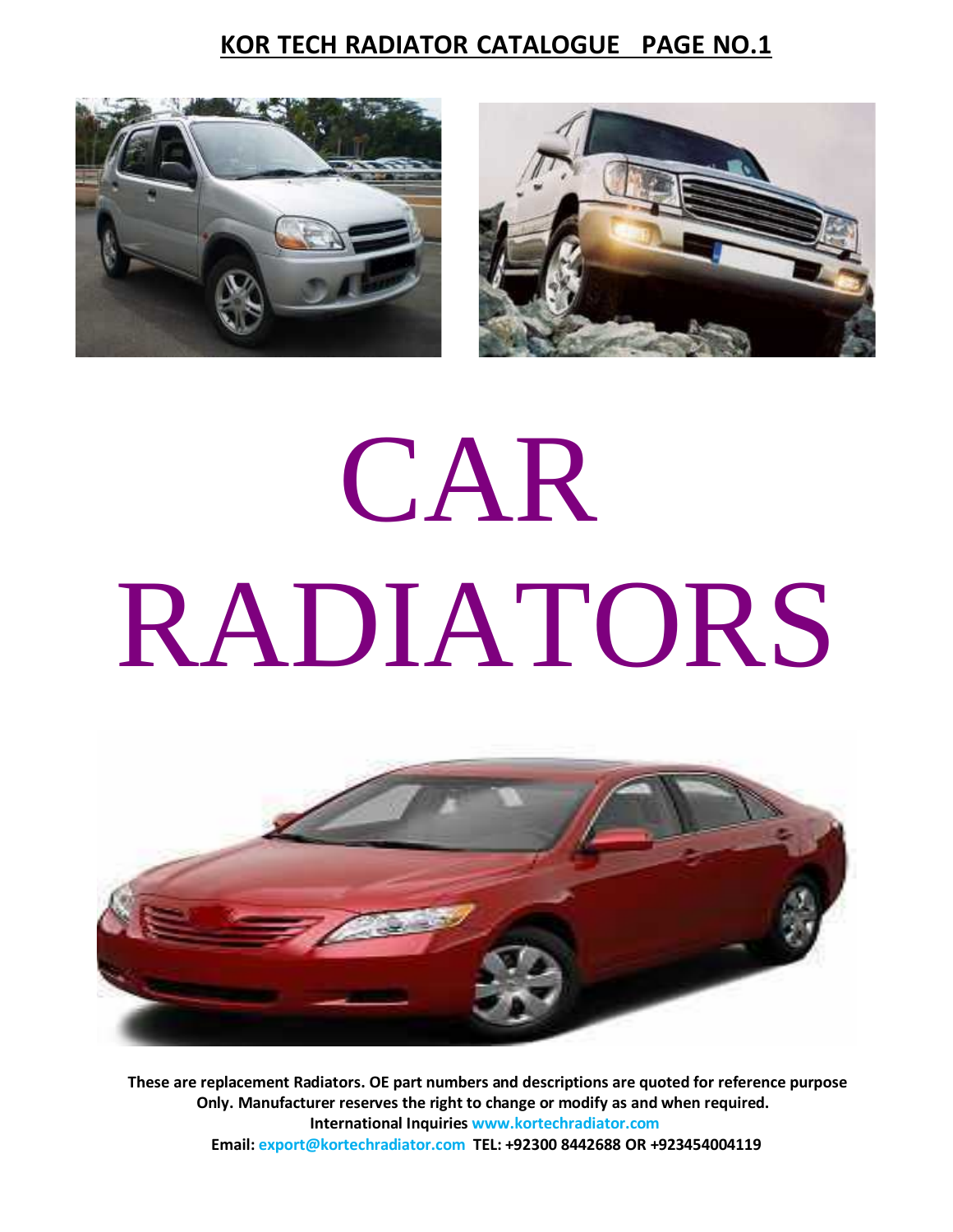| <b>SUZUKI</b>              |                                                                   | <b>CAR RADIATOR ASSEMBLY</b>      | <b>KTPC 001</b>              |
|----------------------------|-------------------------------------------------------------------|-----------------------------------|------------------------------|
|                            | <b>CORE SIZE</b>                                                  | <b>INCHES</b> (approx.)           | Millimeters (approx.)        |
| <b>Allinge</b>             | <b>CORE HEIGHT</b>                                                | 12                                | 305                          |
|                            | <b>CORE WIDTH</b>                                                 | 13.75                             | 349                          |
|                            | <b>CORE THICKNESS</b>                                             | 1.25                              | 32                           |
|                            | <b>ROWS</b><br>2                                                  |                                   |                              |
|                            |                                                                   | <b>MAKE / MODEL / APPLICATION</b> |                              |
|                            |                                                                   | <b>SUZUKI ALTO 1000CC</b>         |                              |
| <b>CROSS REFERENCE DPI</b> |                                                                   |                                   |                              |
| <b>OE NUMBER</b>           |                                                                   |                                   |                              |
| <b>SUZUKI</b>              |                                                                   | <b>CAR RADIATOR ASSEMBLY</b>      | <b>KTPC 002</b>              |
|                            | <b>CORE SIZE</b>                                                  | <b>INCHES</b> (approx.)           | Millimeters (approx.)        |
| innimiri e                 | <b>CORE HEIGHT</b>                                                | 95                                | 241                          |
|                            | <b>CORE WIDTH</b>                                                 | 16.25                             | 413                          |
|                            | <b>CORE THICKNESS</b>                                             | 1.25                              | 32                           |
|                            | $\overline{2}$<br><b>ROWS</b>                                     |                                   |                              |
|                            |                                                                   | <b>MAKE / MODEL / APPLICATION</b> |                              |
|                            |                                                                   |                                   |                              |
| <b>CROSS REFERENCE DPI</b> |                                                                   |                                   |                              |
| <b>OE NUMBER</b>           |                                                                   |                                   |                              |
| <b>SUZUKI</b>              | <b>CAR RADIATOR ASSEMBLY</b>                                      |                                   | <b>KTPC 003</b>              |
|                            | <b>CORE SIZE</b>                                                  | <b>INCHES (approx.)</b>           | <b>Millimeters (approx.)</b> |
| $O$ on the time            | <b>CORE HEIGHT</b>                                                | 13.75                             | 349                          |
|                            | <b>CORE WIDTH</b>                                                 | 14.5                              | 368                          |
|                            | <b>CORE THICKNESS</b>                                             | 1.25                              | 32                           |
|                            | <b>ROWS</b>                                                       | $\overline{2}$                    |                              |
|                            | <b>MAKE / MODEL / APPLICATION</b><br><b>CULTUS 1000CC, 1300CC</b> |                                   |                              |
| <b>COLLEL</b>              |                                                                   |                                   |                              |
|                            |                                                                   |                                   |                              |
| <b>OE NUMBER</b>           |                                                                   |                                   |                              |

**These are replacement Radiators. OE part numbers and descriptions are quoted for reference purpose Only. Manufacturer reserves the right to change ormodify as and when required. International Inquiries www.kortechradiator.com Email: export@kortechradiator.com TEL: +92300 8442688 OR +923454004119**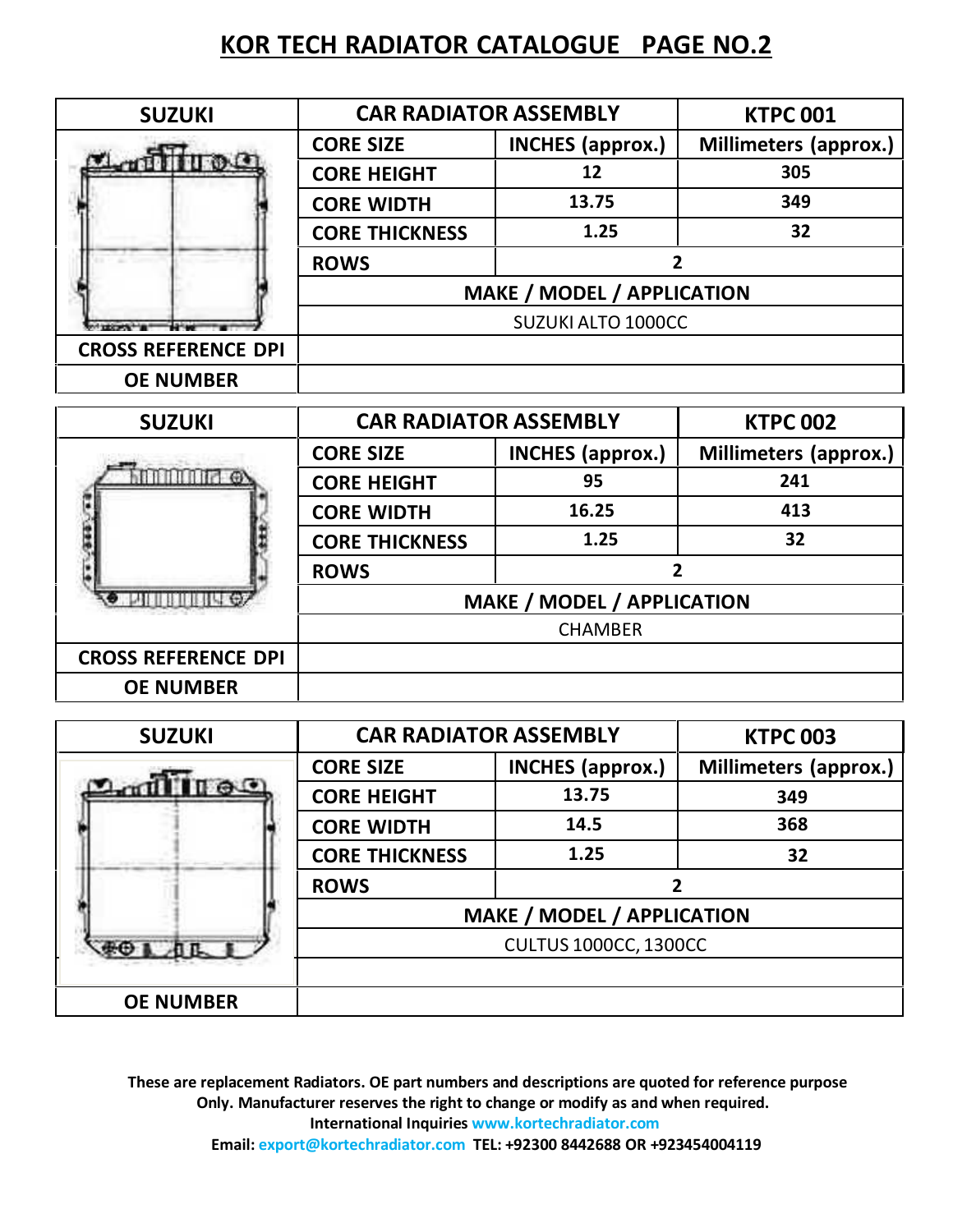| <b>SUZUKI</b>              | <b>CAR RADIATOR ASSEMBLY</b>      | <b>KTPC 004</b>               |                              |  |
|----------------------------|-----------------------------------|-------------------------------|------------------------------|--|
|                            | <b>CORE SIZE</b>                  | <b>INCHES</b> (approx.)       | <b>Millimeters (approx.)</b> |  |
|                            | <b>CORE HEIGHT</b>                | 9.5                           | 241                          |  |
|                            | <b>CORE WIDTH</b>                 | 16.25                         | 413                          |  |
|                            | <b>CORE THICKNESS</b>             | 1.25                          | 32                           |  |
|                            | <b>ROWS</b>                       |                               |                              |  |
|                            | <b>MAKE / MODEL / APPLICATION</b> |                               |                              |  |
|                            |                                   | <b>BOLAN CARRY 800 - 1100</b> |                              |  |
| <b>CROSS REFERENCE DPI</b> |                                   |                               |                              |  |
| <b>OE NUMBER</b>           |                                   |                               |                              |  |

| <b>SUZUKI</b>              | <b>CAR RADIATOR ASSEMBLY</b>                           |                                   | <b>KTPC 005</b>                                               |
|----------------------------|--------------------------------------------------------|-----------------------------------|---------------------------------------------------------------|
|                            | <b>CORE SIZE</b>                                       | <b>INCHES (approx.)</b>           | <b>Millimeters (approx.)</b>                                  |
|                            | <b>CORE HEIGHT</b>                                     | 13.75                             | 349                                                           |
|                            | <b>CORE WIDTH</b>                                      | 13                                | 330                                                           |
|                            | <b>CORE THICKNESS</b>                                  | 1.75                              | 44                                                            |
|                            | <b>ROWS</b>                                            |                                   |                                                               |
|                            |                                                        | <b>MAKE / MODEL / APPLICATION</b> |                                                               |
|                            |                                                        |                                   | 1989 SUZUKI SWIFT, 1990 SUZUKI SWIFT, 1991 SUZUKI SWIFT, 1992 |
|                            | SUZUK I SWIFT, 1993 SUZUKI SWIFT, SUZUKI SWIFT II      |                                   |                                                               |
| <b>CROSS REFERENCE DPI</b> |                                                        |                                   |                                                               |
| <b>OE NUMBER</b>           | 1770082620 1770082621 1770082622 1770060B22 1770083820 |                                   |                                                               |

| <b>TOYOTA</b>              | <b>CAR RADIATOR ASSEMBLY</b>             |                         | <b>KTPC 006</b>       |  |
|----------------------------|------------------------------------------|-------------------------|-----------------------|--|
|                            | <b>CORE SIZE</b>                         | <b>INCHES</b> (approx.) | Millimeters (approx.) |  |
|                            | <b>CORE HEIGHT</b>                       | 19.25                   | 489                   |  |
|                            | <b>CORE WIDTH</b>                        | 16                      | 406                   |  |
|                            | <b>CORE THICKNESS</b>                    | 1.25                    | 32                    |  |
|                            | <b>ROWS</b>                              |                         |                       |  |
|                            | <b>MAKE / MODEL / APPLICATION</b>        |                         |                       |  |
|                            | TOYOTA HIACE DIESEL, TOYOTA HIACE PETROL |                         |                       |  |
| <b>CROSS REFERENCE DPI</b> |                                          |                         |                       |  |
| <b>OE NUMBER</b>           |                                          |                         |                       |  |

**These are replacement Radiators. OE part numbers and descriptions are quoted for reference purpose Only. Manufacturer reserves the right to change ormodify as and when required. International Inquiries www.kortechradiator.com**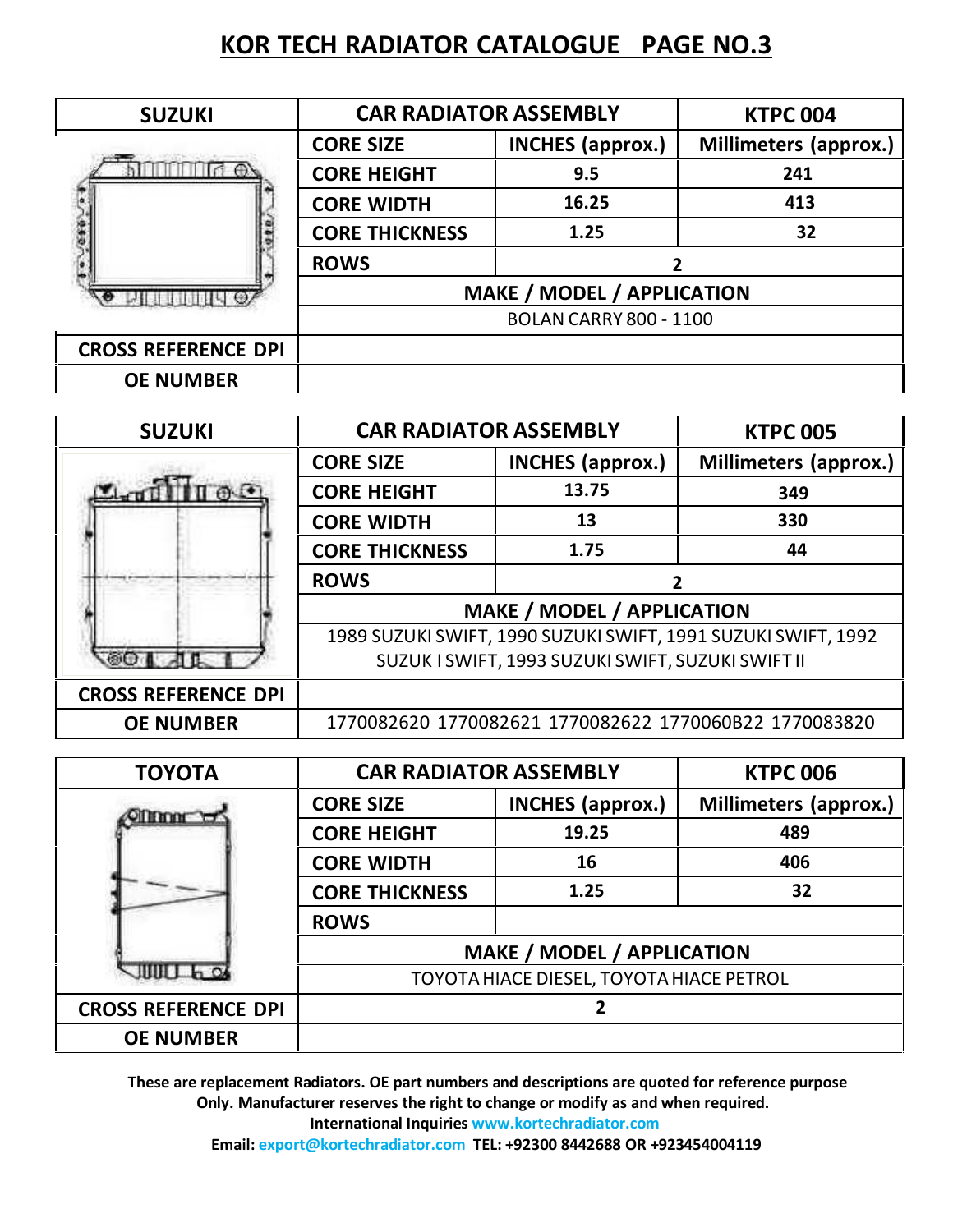| <b>PEUGEOT</b>             | <b>CAR RADIATOR ASSEMBLY</b>      | <b>KTPC 007</b>         |                              |
|----------------------------|-----------------------------------|-------------------------|------------------------------|
|                            | <b>CORE SIZE</b>                  | <b>INCHES</b> (approx.) | <b>Millimeters (approx.)</b> |
|                            | <b>CORE HEIGHT</b>                | 25                      | 635                          |
|                            | <b>CORE WIDTH</b>                 | 15.5                    | 394                          |
|                            | <b>CORE THICKNESS</b>             | 1.25                    | 32                           |
|                            | <b>ROWS</b>                       |                         |                              |
|                            | <b>MAKE / MODEL / APPLICATION</b> |                         |                              |
|                            |                                   |                         |                              |
| <b>CROSS REFERENCE DPI</b> |                                   |                         |                              |
| <b>OE NUMBER</b>           |                                   |                         |                              |

| <b>HYUNDAI</b>             | <b>CAR RADIATOR ASSEMBLY</b>                       |                         | <b>KTPC 008</b>              |  |
|----------------------------|----------------------------------------------------|-------------------------|------------------------------|--|
|                            | <b>CORE SIZE</b>                                   | <b>INCHES (approx.)</b> | <b>Millimeters (approx.)</b> |  |
|                            | <b>CORE HEIGHT</b>                                 | 14                      | 356                          |  |
|                            | <b>CORE WIDTH</b>                                  | 15                      | 381                          |  |
|                            | <b>CORE THICKNESS</b>                              | 1.25                    | 32                           |  |
|                            | <b>ROWS</b>                                        |                         |                              |  |
|                            | <b>MAKE / MODEL / APPLICATION</b><br>SANTRO / ATOZ |                         |                              |  |
|                            |                                                    |                         |                              |  |
| <b>CROSS REFERENCE DPI</b> |                                                    |                         |                              |  |
| <b>OE NUMBER</b>           |                                                    |                         |                              |  |

| <b>UNDER DEVELOPMENT</b>   | <b>CAR RADIATOR ASSEMBLY</b>      |                         | <b>KTPC 009</b>       |  |
|----------------------------|-----------------------------------|-------------------------|-----------------------|--|
|                            | <b>CORE SIZE</b>                  | <b>INCHES</b> (approx.) | Millimeters (approx.) |  |
|                            | <b>CORE HEIGHT</b>                |                         |                       |  |
|                            | <b>CORE WIDTH</b>                 |                         |                       |  |
| <b>NA</b>                  | <b>CORE THICKNESS</b>             |                         |                       |  |
|                            | <b>ROWS</b>                       |                         |                       |  |
|                            | <b>MAKE / MODEL / APPLICATION</b> |                         |                       |  |
|                            |                                   |                         |                       |  |
| <b>CROSS REFERENCE DPI</b> |                                   |                         |                       |  |

**These are replacement Radiators. OE part numbers and descriptions are quoted for reference purpose Only. Manufacturer reserves the right to change ormodify as and when required. International Inquiries www.kortechradiator.com**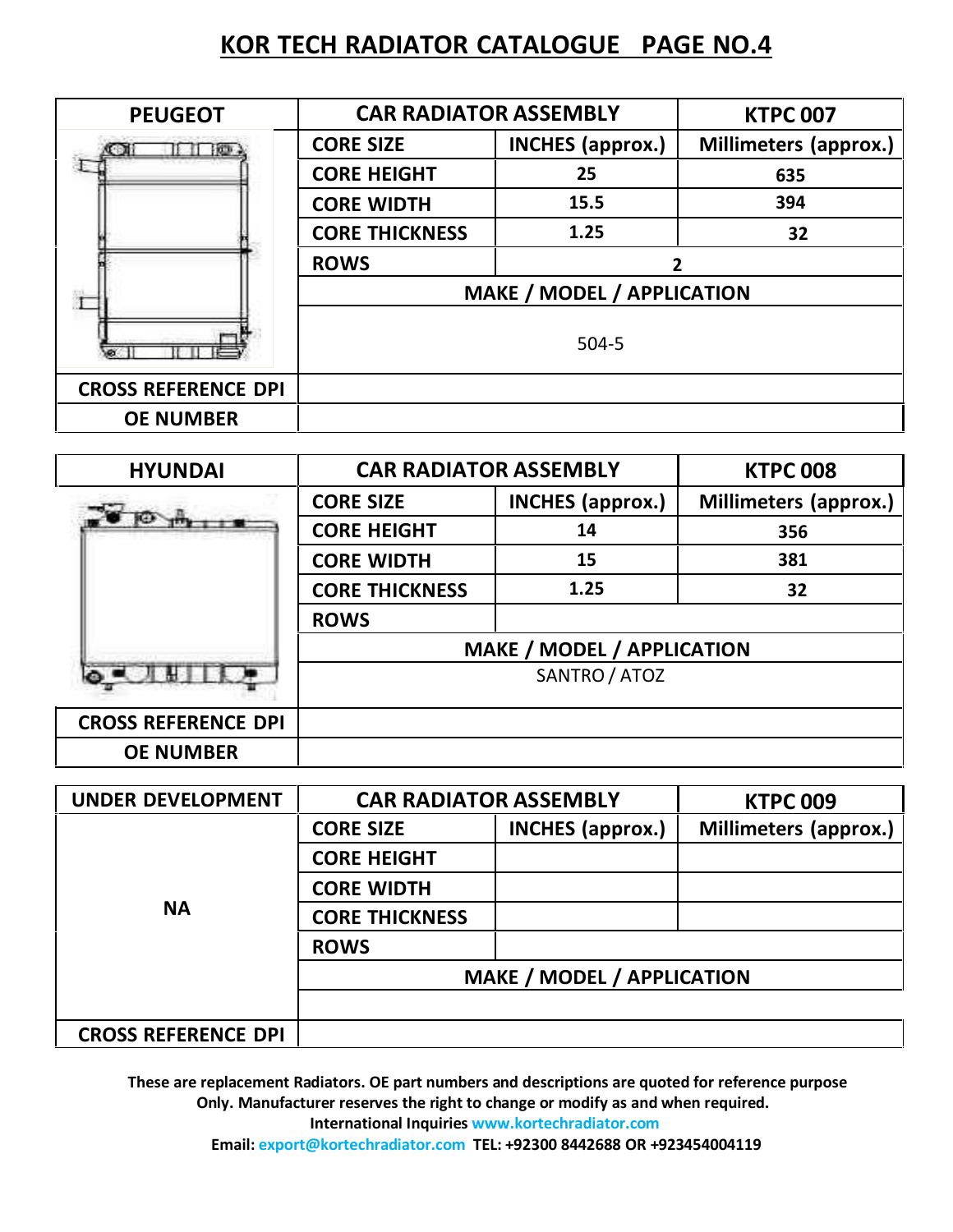| <b>OE NUMBER</b>           |                                                                         |                                   |                              |  |
|----------------------------|-------------------------------------------------------------------------|-----------------------------------|------------------------------|--|
| <b>ALFA ROMEO</b>          | <b>CAR RADIATOR ASSEMBLY</b>                                            |                                   | <b>KTPC 0010</b>             |  |
|                            | <b>CORE SIZE</b>                                                        | <b>INCHES (approx.)</b>           | <b>Millimeters (approx.)</b> |  |
|                            | <b>CORE HEIGHT</b>                                                      | 13                                | 330                          |  |
|                            | <b>CORE WIDTH</b>                                                       | 17.9                              | 455                          |  |
|                            | <b>CORE THICKNESS</b>                                                   | 1.18                              | 30                           |  |
|                            | <b>ROWS</b>                                                             | 2                                 |                              |  |
|                            |                                                                         | <b>MAKE / MODEL / APPLICATION</b> |                              |  |
|                            |                                                                         | Spider 70-93 1750 + 2000          |                              |  |
| <b>CROSS REFERENCE DPI</b> |                                                                         |                                   |                              |  |
| <b>OE NUMBER</b>           |                                                                         |                                   |                              |  |
| <b>ALFA ROMEO</b>          | <b>CAR RADIATOR ASSEMBLY</b><br><b>KTPC 0011</b>                        |                                   |                              |  |
|                            | <b>CORE SIZE</b>                                                        | <b>INCHES</b> (approx.)           | <b>Millimeters (approx.)</b> |  |
|                            | <b>CORE HEIGHT</b>                                                      | 13                                | 330                          |  |
|                            | <b>CORE WIDTH</b>                                                       | 17.9                              | 455                          |  |
|                            | <b>CORE THICKNESS</b>                                                   | 1.18                              | 30                           |  |
|                            | <b>ROWS</b><br>2                                                        |                                   |                              |  |
|                            | <b>MAKE / MODEL / APPLICATION</b>                                       |                                   |                              |  |
|                            | Radiator for Alfa Romeo Spider models from 1986 to 1989 with fuel       |                                   |                              |  |
|                            | Injection and mechanical fan, Radiator for carbureted Alfa Romeo Spider |                                   |                              |  |
|                            | models from 1968 to 1989 with 1300/1600/1750/2000 cc                    |                                   |                              |  |
|                            |                                                                         |                                   |                              |  |
| <b>CROSS REFERENCE DPI</b> |                                                                         |                                   |                              |  |

| <b>ALFA ROMEO JULIA</b>    | <b>CAR RADIATOR ASSEMBLY</b>      |                         | <b>KTPC 0012</b>      |
|----------------------------|-----------------------------------|-------------------------|-----------------------|
|                            | <b>CORE SIZE</b>                  | <b>INCHES</b> (approx.) | Millimeters (approx.) |
|                            | <b>CORE HEIGHT</b>                | 13                      | 330                   |
|                            | <b>CORE WIDTH</b>                 | 17.9                    | 455                   |
|                            | <b>CORE THICKNESS</b>             | 1.18                    | 30                    |
|                            | <b>ROWS</b>                       |                         |                       |
|                            | <b>MAKE / MODEL / APPLICATION</b> |                         |                       |
|                            |                                   |                         |                       |
| <b>CROSS REFERENCE DPI</b> |                                   |                         |                       |

**These are replacement Radiators. OE part numbers and descriptions are quoted for reference purpose Only. Manufacturer reserves the right to change ormodify as and when required. International Inquiries www.kortechradiator.com**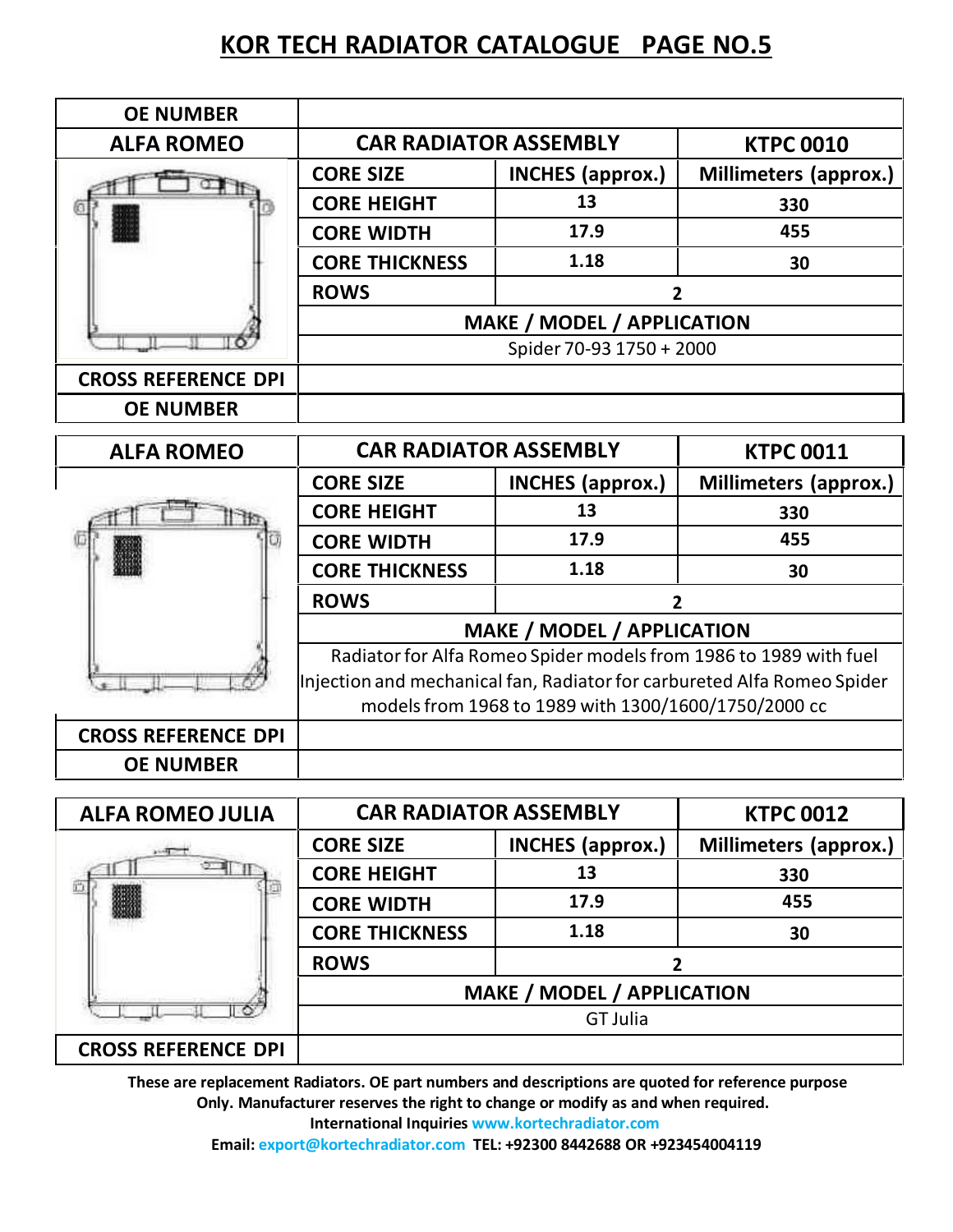| <b>OE NUMBER</b>                       |                                   |                         |                              |
|----------------------------------------|-----------------------------------|-------------------------|------------------------------|
| <b>VINTAGE</b><br><b>RELIANT ROBIN</b> | <b>CAR RADIATOR ASSEMBLY</b>      |                         | <b>KTPC 0013</b>             |
|                                        | <b>CORE SIZE</b>                  | <b>INCHES</b> (approx.) | <b>Millimeters (approx.)</b> |
|                                        | <b>CORE HEIGHT</b>                | 10.94                   | 278                          |
|                                        | <b>CORE WIDTH</b>                 | 10.35                   | 263                          |
|                                        | <b>CORE THICKNESS</b>             | 1.18                    | 30                           |
|                                        | <b>ROWS</b><br>2                  |                         |                              |
|                                        | <b>MAKE / MODEL / APPLICATION</b> |                         |                              |
|                                        | THREE WHEELER RELIANT ROBIN       |                         |                              |
| <b>CROSS REFERENCE DPI</b>             |                                   |                         |                              |
| <b>OE NUMBER</b>                       |                                   |                         |                              |

|                            | <b>CAR RADIATOR ASSEMBLY</b>      |                         | <b>KTPC 0201</b>             |
|----------------------------|-----------------------------------|-------------------------|------------------------------|
|                            | <b>CORE SIZE</b>                  | <b>INCHES</b> (approx.) | <b>Millimeters (approx.)</b> |
|                            | <b>CORE HEIGHT</b>                | 11                      | 281                          |
|                            | <b>CORE WIDTH</b>                 | 10.62                   | 270                          |
|                            | <b>CORE THICKNESS</b>             | 1.18                    | 30                           |
|                            | <b>ROWS</b>                       | 2                       |                              |
|                            | <b>MAKE / MODEL / APPLICATION</b> |                         |                              |
|                            | <b>Mini 210</b>                   |                         |                              |
| <b>CROSS REFERENCE DPI</b> |                                   |                         |                              |
| <b>OE NUMBER</b>           |                                   |                         |                              |

|                            | <b>CAR RADIATOR ASSEMBLY</b> |                                   | <b>KTPC 0202</b>      |  |
|----------------------------|------------------------------|-----------------------------------|-----------------------|--|
|                            | <b>CORE SIZE</b>             | <b>INCHES</b> (approx.)           | Millimeters (approx.) |  |
|                            | <b>CORE HEIGHT</b>           | 10.94                             | 278                   |  |
|                            | <b>CORE WIDTH</b>            | 18.30                             | 465                   |  |
|                            | <b>CORE THICKNESS</b>        | 1.18                              | 30                    |  |
|                            | <b>ROWS</b>                  |                                   |                       |  |
|                            |                              | <b>MAKE / MODEL / APPLICATION</b> |                       |  |
|                            |                              |                                   |                       |  |
| <b>CROSS REFERENCE DPI</b> |                              |                                   |                       |  |

**These are replacement Radiators. OE part numbers and descriptions are quoted for reference purpose Only. Manufacturer reserves the right to change ormodify as and when required. International Inquiries www.kortechradiator.com**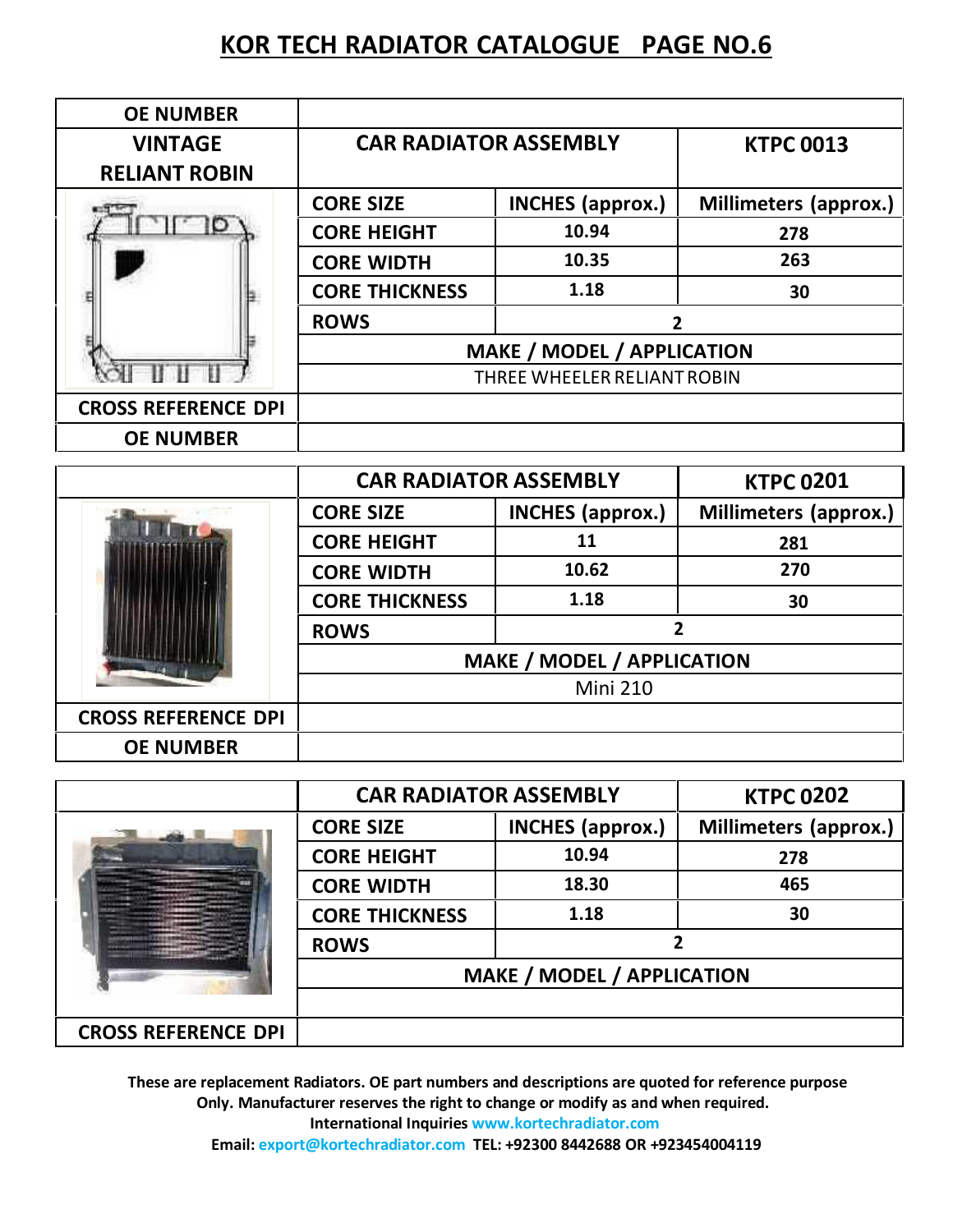| <b>OE NUMBER</b> |  |
|------------------|--|
|------------------|--|

|                            | <b>CAR RADIATOR ASSEMBLY</b>      |                         | <b>KTPC 0203</b>             |
|----------------------------|-----------------------------------|-------------------------|------------------------------|
|                            | <b>CORE SIZE</b>                  | <b>INCHES</b> (approx.) | <b>Millimeters (approx.)</b> |
|                            | <b>CORE HEIGHT</b>                | 10.43                   | 265                          |
|                            | <b>CORE WIDTH</b>                 | 18.30                   | 465                          |
|                            | <b>CORE THICKNESS</b>             | 1.7                     | 45                           |
|                            | <b>ROWS</b>                       | 3                       |                              |
|                            | <b>MAKE / MODEL / APPLICATION</b> |                         |                              |
|                            | MG260                             |                         |                              |
| <b>CROSS REFERENCE DPI</b> |                                   |                         |                              |
| <b>OE NUMBER</b>           |                                   |                         |                              |

|                            | <b>CAR RADIATOR ASSEMBLY</b>      |                         | <b>KTPC 0204</b>             |
|----------------------------|-----------------------------------|-------------------------|------------------------------|
|                            | <b>CORE SIZE</b>                  | <b>INCHES</b> (approx.) | <b>Millimeters (approx.)</b> |
|                            | <b>CORE HEIGHT</b>                | 14.48                   | 368                          |
|                            | <b>CORE WIDTH</b>                 | 17.32                   | 440                          |
|                            | <b>CORE THICKNESS</b>             | 1.7                     | 45                           |
|                            | <b>ROWS</b>                       | 2                       |                              |
|                            | <b>MAKE / MODEL / APPLICATION</b> |                         |                              |
|                            | MG1154                            |                         |                              |
| <b>CROSS REFERENCE DPI</b> |                                   |                         |                              |
| <b>OE NUMBER</b>           |                                   |                         |                              |

|                            | <b>CAR RADIATOR ASSEMBLY</b>      |                         | <b>KTPC 0205</b>             |
|----------------------------|-----------------------------------|-------------------------|------------------------------|
|                            | <b>CORE SIZE</b>                  | <b>INCHES</b> (approx.) | <b>Millimeters (approx.)</b> |
|                            | <b>CORE HEIGHT</b>                | 11.38                   | 288                          |
|                            | <b>CORE WIDTH</b>                 |                         |                              |
|                            | <b>CORE THICKNESS</b>             | 1.18                    | 30                           |
|                            | <b>ROWS</b>                       |                         |                              |
|                            | <b>MAKE / MODEL / APPLICATION</b> |                         |                              |
|                            | MG120                             |                         |                              |
| <b>CROSS REFERENCE DPI</b> |                                   |                         |                              |

**These are replacement Radiators. OE part numbers and descriptions are quoted for reference purpose Only. Manufacturer reserves the right to change ormodify as and when required. International Inquiries www.kortechradiator.com**